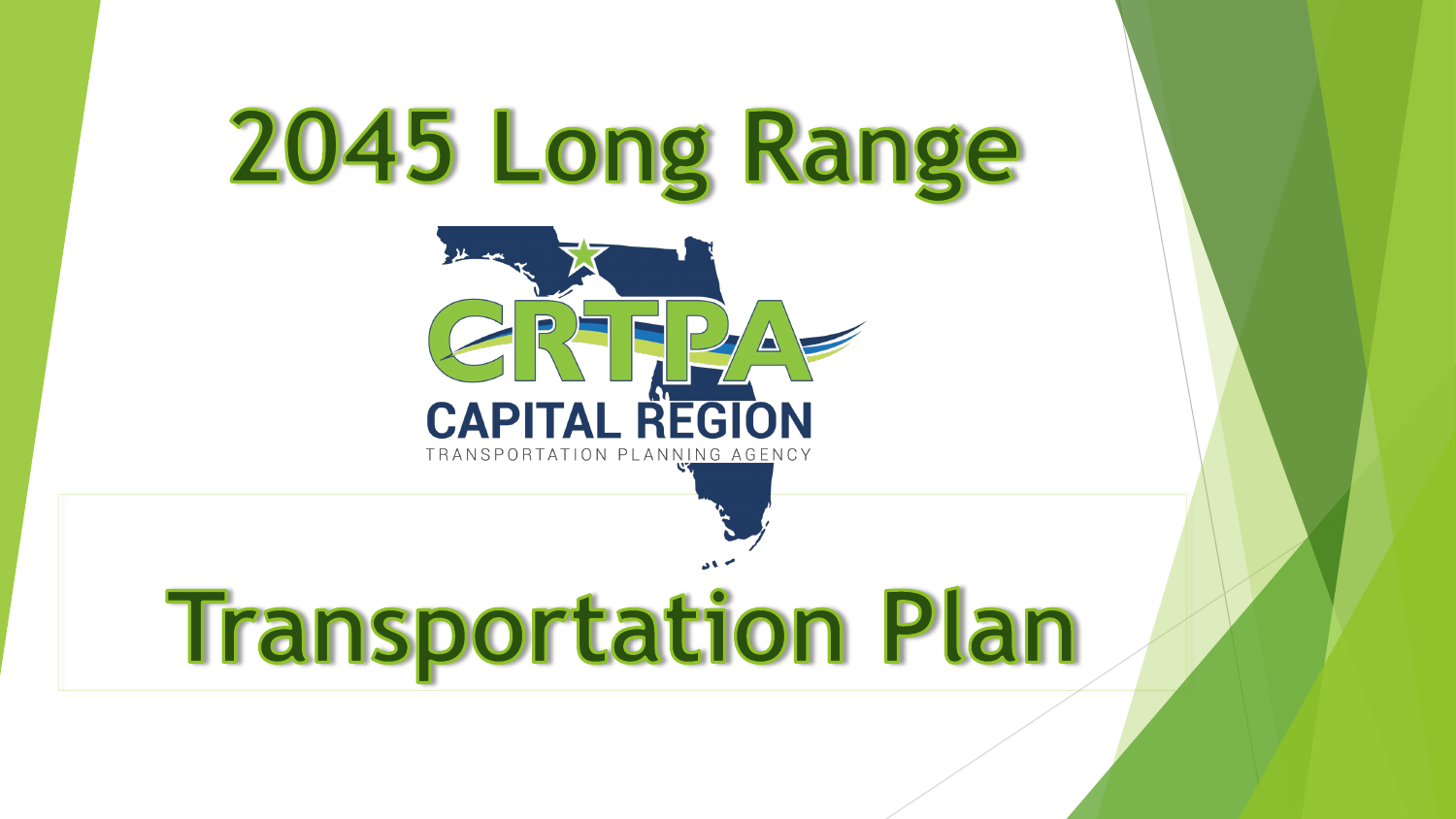### **Background and Previous Long Range Transportation Plan (LRTP)**

- Required to be updated every five (5) years.
- 2. Has a 20 (twenty) year horizon.
- 3. Current Long Range Transportation Plan, known as the Connections 2040 Regional Mobility Plan, was adopted in November 2015.
- 4. Connections 2040 Regional Mobility Plan included:
	- \$877M in roadway improvements that ranged from roadway widenings to roundabout, intersection and interchange improvements.
	- \$149M in sidewalk, trail and greenway improvements.
	- Incorporated Blueprint (Leon County Sales Tax) projects approved in by voters in 2014.
	- **\$5B in unfunded roadway projects.**
	- **\$427M in unfunded sidewalk, trail and greenway projects.**

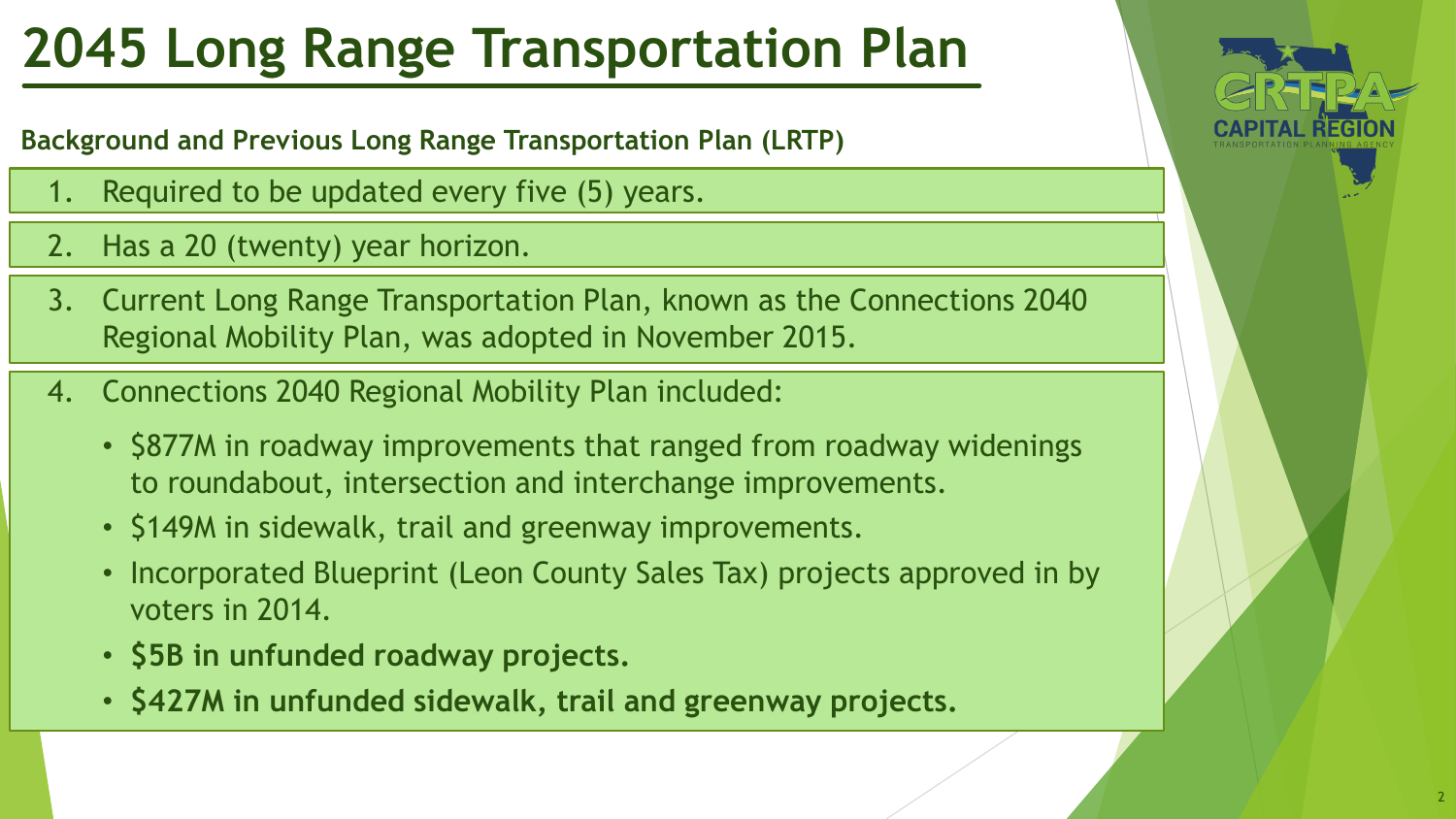### **Stakeholder Coordination and Input FHWA, FTA and FDOT Requirements**

- 1. Specific Public Involvement Strategies
- 2. Public Involvement/Tribal/Resource Agency Consultation
- 3. Measures of Effectiveness

### **Fiscal Constraint**

- 1. Project Phases
- 2. Full Time Span of LRTP

### **Technical Topics**

- 1. SHSP Consistency
- 2. Freight
- 3. Environmental Mitigation/Consultation
- 4. Congestion Management Process

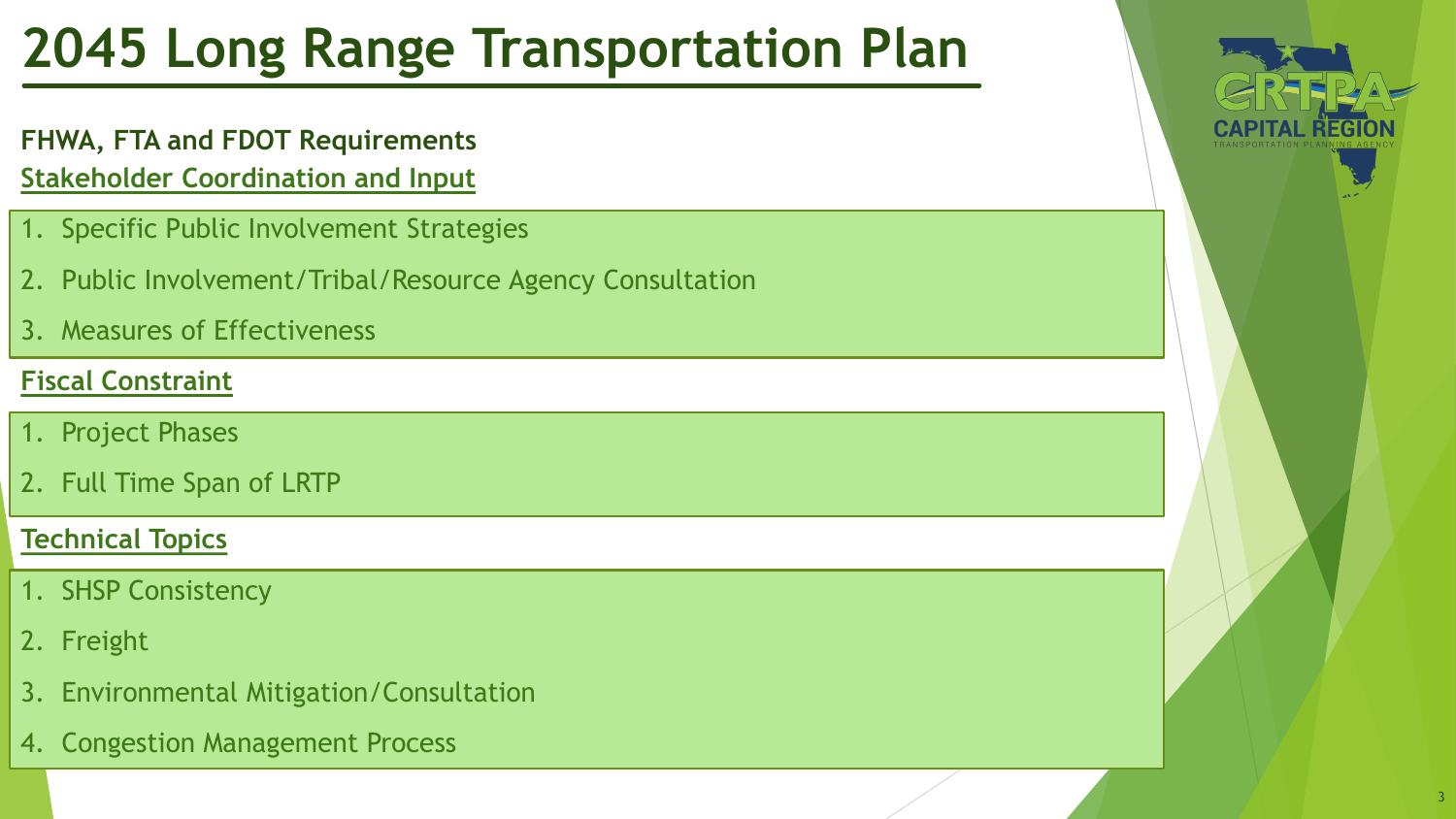## **FHWA, FTA and FDOT Requirements**

**Administrative Topics**

- 1. LRTP Documentation/Final Board Approval
- 2. LRTP & STIP/TIP Consistency

## **New Requirements**

- 1. New Planning Factors
- 2. Transportation Performance Management
- 3. Multimodal Feasibility





4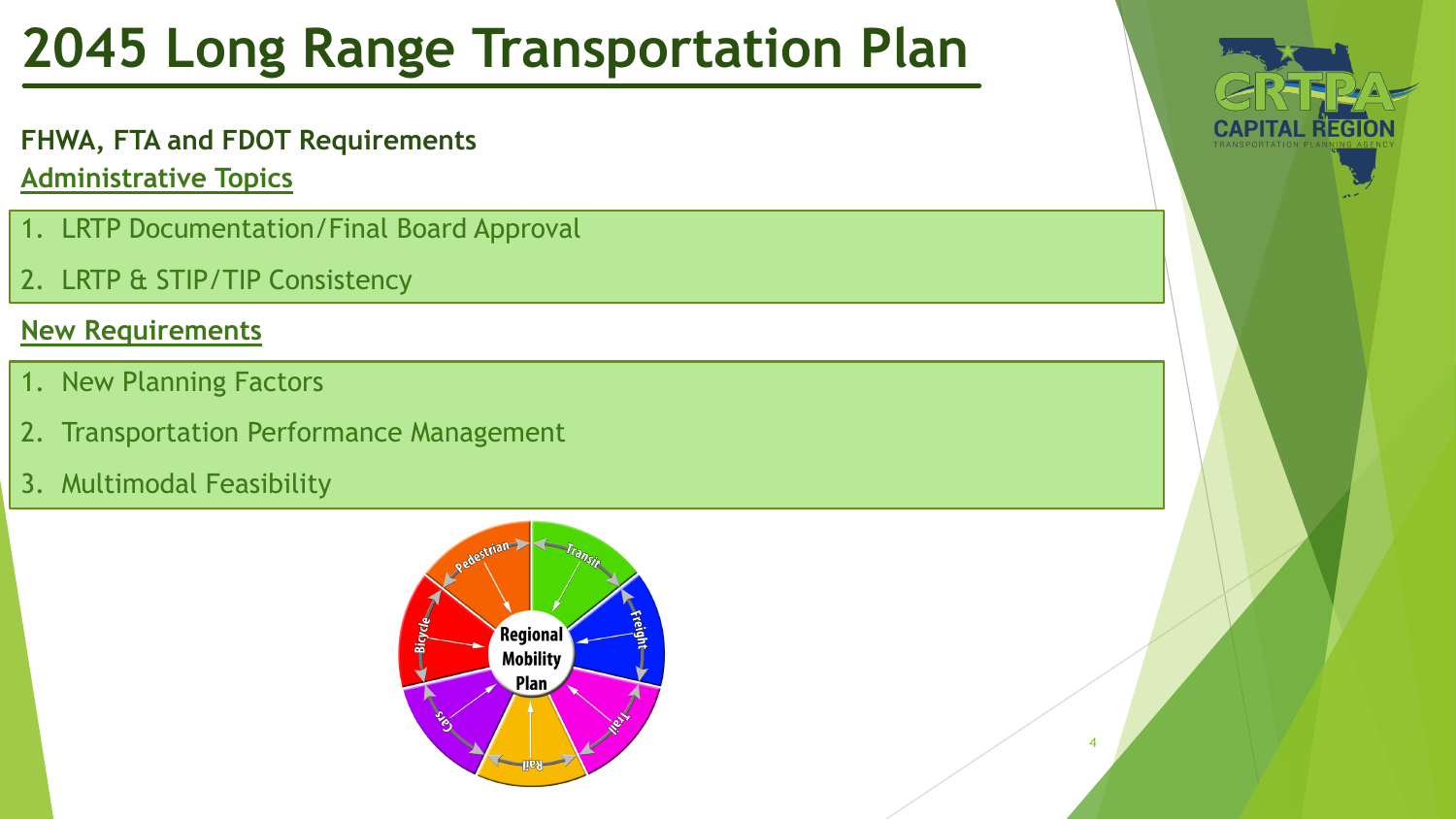## **CRTPA EFFORTS**

- **1. Coordination –** Improved communication and coordination with transportation partners to determine specific projects and project costs.
- **2. Technology** How will transportation modes such as automated vehicles and trucks be integrated into the transportation system?
- **3. Congestion Management**  How do projects from the recently completed Congestion Management Plan get incorporated into the LRTP?
- **4. Bike and Pedestrian** The Tallahassee-Leon County BPMP is underway and will be completed in 2019 and these efforts need to accounted for in the LRTP.
- **5. Short-Term Projects**  Is there a method to address short-term projects in the LRTP.
- **6. Realistic Project Timelines** With the current state of revenues declining, realistic project definitions, costs and timelines need to be a focus of the LRTP effort.

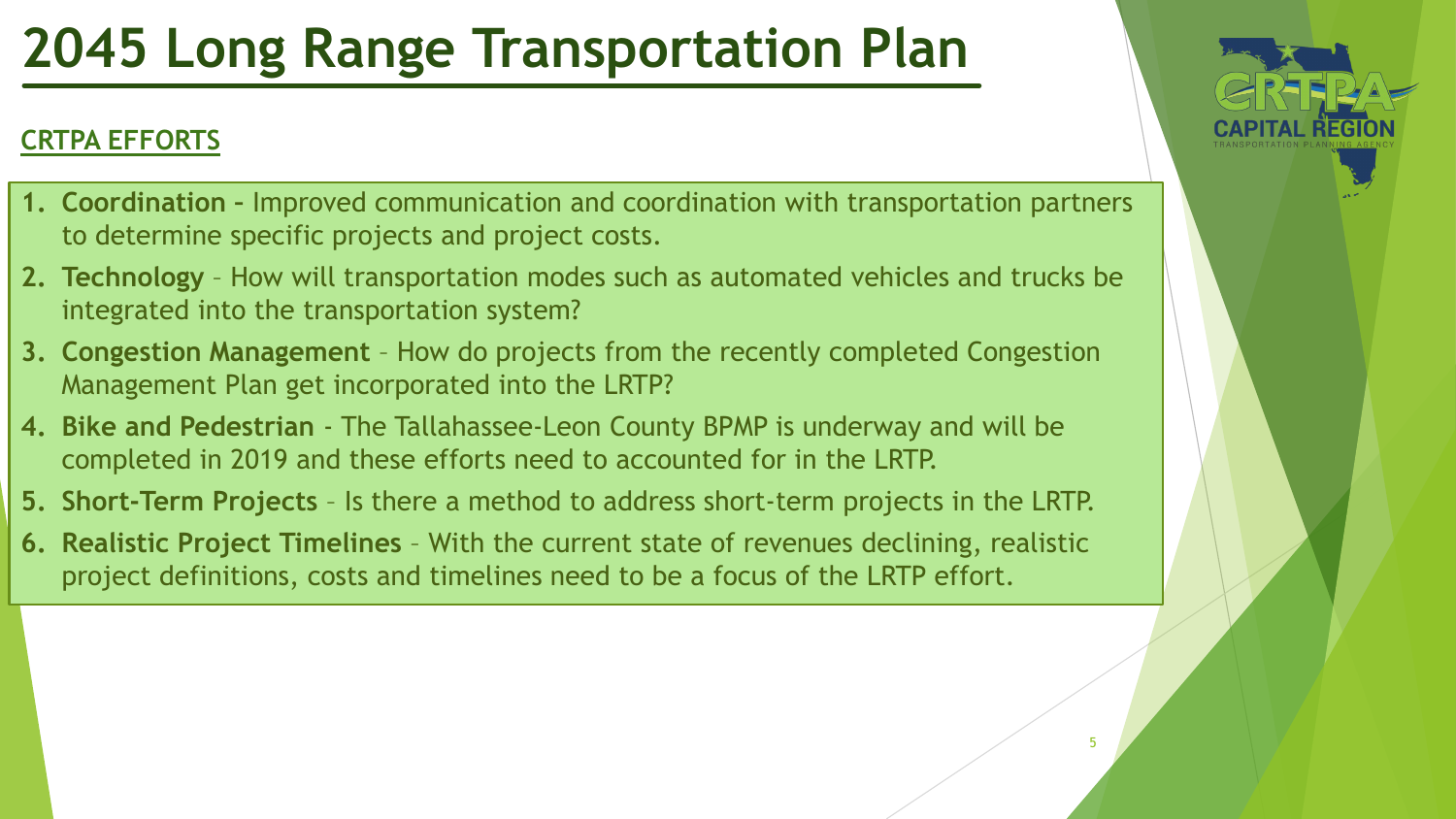| <b>Project Details</b>    |                         |                             |                              |                           | <b>Transportation Improvement Program</b> |              |              |       |               |
|---------------------------|-------------------------|-----------------------------|------------------------------|---------------------------|-------------------------------------------|--------------|--------------|-------|---------------|
| Road                      | From                    | To                          | <b>Phase</b>                 | <b>Status</b>             | 18/19                                     | 19/20        | 20/21        | 21/22 | 22/23         |
| Crawfordville Road        | <b>East Ivan Road</b>   | <b>Bloxham Cutoff</b>       | Construction                 | Funded                    |                                           | \$34,900,000 |              |       |               |
| Capital Circle, SW        | Springhill Road         | Orange Avenue               | Construction                 | Funded                    |                                           |              | \$56,400,000 |       |               |
| Capital Circle, SW        | Crawfordville Road      | Springhill Road             | Right-of-way                 | Funded                    | \$4,750,000                               | \$3,000,000  |              |       |               |
|                           |                         |                             | Construction                 | Funded                    |                                           |              |              |       | \$32,500,000  |
| <b>Woodville Highway</b>  | Capital Circle, SE      | Gaile Avenue                | Right-of-way<br>Construction | Funded<br><b>Unfunded</b> | \$4,800,000                               |              |              |       |               |
| <b>Woodville Highway</b>  | <b>Gaile Avenue</b>     | Paul Russell Road           | Right-of-way                 | Funded                    | \$4,800,000                               | \$1,000,000  |              |       |               |
|                           |                         |                             | Construction                 | <b>Unfunded</b>           |                                           |              |              |       |               |
| <b>Crawfordville Road</b> | Alaska Way              | Lost Creek Bridge           | Right-of-way                 | <b>Funded</b>             |                                           |              |              |       | \$2,500,000   |
|                           |                         |                             | Construction                 | <b>Unfunded</b>           |                                           |              |              |       |               |
| <b>Orange Avenue</b>      | Monroe Street           | Springhill Road             | PD&E                         | Funded                    | \$1,500,000                               |              |              |       |               |
|                           |                         |                             | <b>Design</b>                | <b>Unfunded</b>           |                                           |              |              |       |               |
|                           |                         |                             | Right-of-way                 | <b>Unfunded</b>           |                                           |              |              |       |               |
|                           |                         |                             | Construction                 | <b>Unfunded</b>           |                                           |              |              |       |               |
| Crawfordville Road        | Lost Creek Bridge       | East Ivan Road              | Right-of-way                 | <b>Unfunded</b>           |                                           |              |              |       |               |
|                           |                         |                             | Construction                 | <b>Unfunded</b>           |                                           |              |              |       |               |
| Crawfordville Road        | <b>Leon County Line</b> | LL Wallace Road             | Right-of-way                 | <b>Unfunded</b>           |                                           |              |              |       |               |
|                           |                         |                             | Construction                 | <b>Unfunded</b>           |                                           |              |              |       |               |
| <b>Crawfordville Road</b> | LL Wallace Road         | <b>Wakulla Springs Road</b> | Right-of-way                 | <b>Unfunded</b>           |                                           |              |              |       |               |
|                           |                         |                             | Construction                 | <b>Unfunded</b>           |                                           |              |              |       |               |
| <b>Funding Totals</b>     |                         |                             |                              |                           | \$15,850,000                              | \$38,900,000 | \$56,400,000 | \$0   | \$35,000,000  |
| <b>TIP Total</b>          |                         |                             |                              |                           |                                           |              |              |       | \$146,150,000 |

6